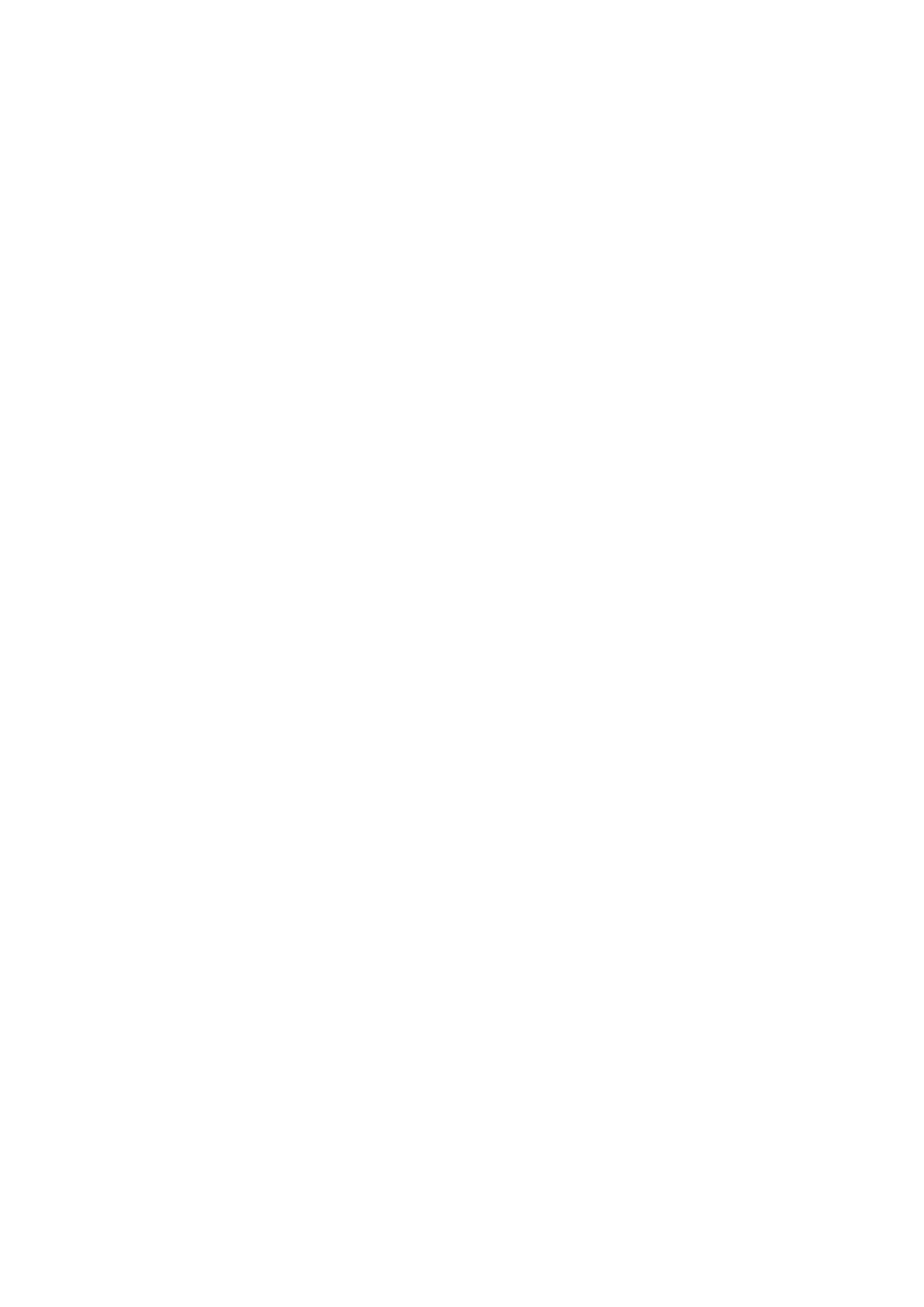# **Contents**

| 1 <sub>1</sub> |     |  |
|----------------|-----|--|
| 2.             |     |  |
| 3.             |     |  |
| 4.             |     |  |
| 5.             |     |  |
|                |     |  |
| 6.             |     |  |
|                |     |  |
|                |     |  |
| 7.             |     |  |
|                | 7.1 |  |
| 8.             |     |  |
|                |     |  |
|                |     |  |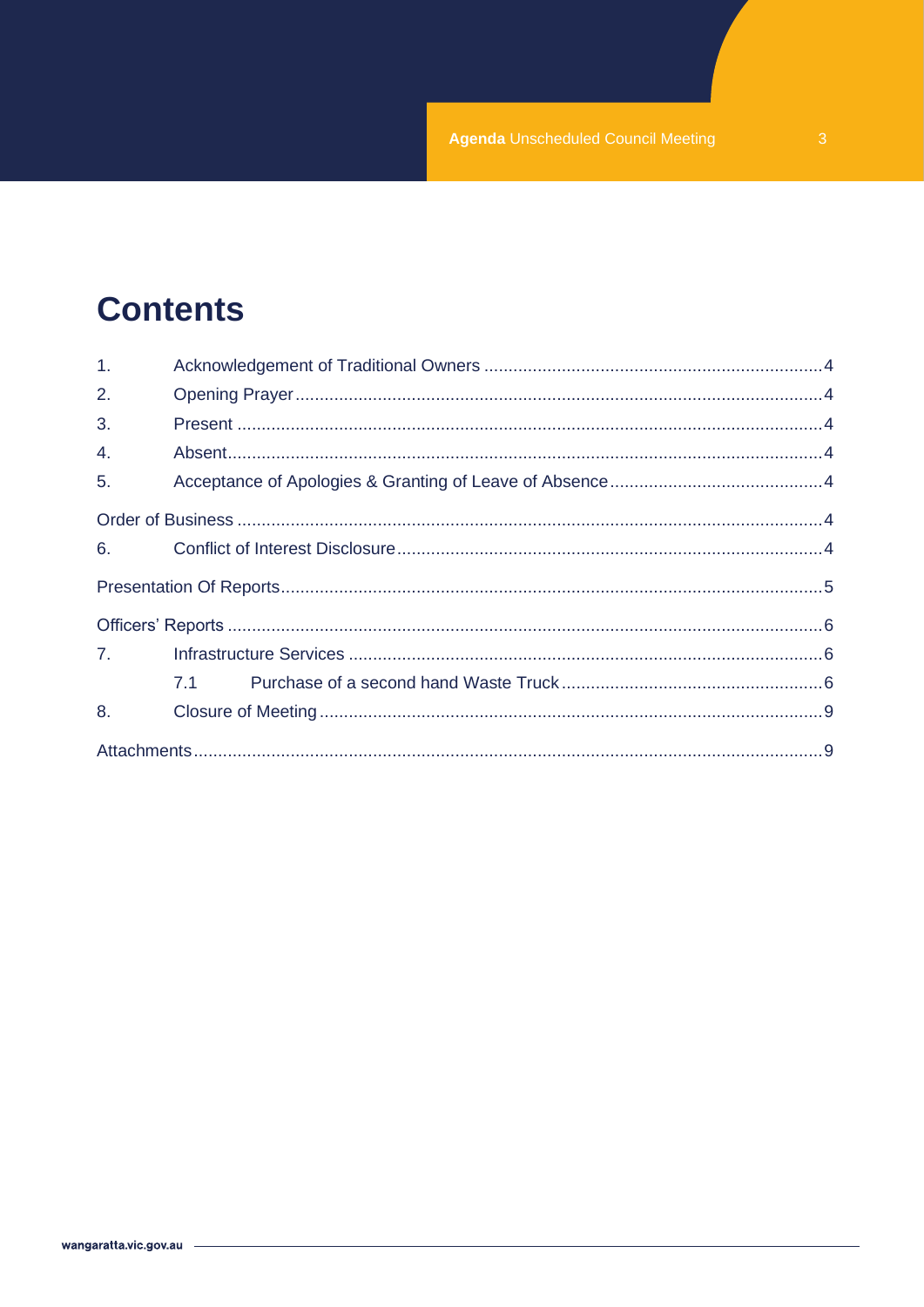# <span id="page-3-0"></span>**1. Acknowledgement of Traditional Owners**

*We acknowledge the traditional owners of the land on which we are meeting. We pay our respects to their Elders past, present and emerging and to Elders from other communities who may be here today.*

## <span id="page-3-1"></span>**2. Opening Prayer**

*Almighty God, we humbly ask thee to bless and guide this council in its deliberations so that we may truly preserve the welfare of the people whom we serve. Amen*

- <span id="page-3-2"></span>**3. Present**
- <span id="page-3-3"></span>**4. Absent**

# <span id="page-3-4"></span>**5. Acceptance of Apologies & Granting of Leave of Absence**

Nil.

# **Order of Business**

# <span id="page-3-6"></span><span id="page-3-5"></span>**6. Conflict of Interest Disclosure**

In accordance with section 130 of the Local Government Act 2020 a councillor who has a conflict of interest in respect of a matter must disclose the conflict of interest in the manner required by Council's Governance Rules and exclude themselves from the decision making process in relation to that matter, including any discussion or vote on the matter and any action in relation to the matter.

Clause 28.1 of Council's Governance Rules requires a councillor to indicate that they have a conflict of interest by clearly stating:

- (a) the item for which they have a conflict of interest; and
- (b) whether their conflict of interest is general or material; and
- (c) the circumstances that give rise to the conflict of interest.

#### **Immediately prior to the consideration of the item in which they have a conflict of interest, a councillor must indicate to the meeting the existence of the conflict of interest and leave the meeting.**

A councillor who discloses a conflict of interest and leaves a Council meeting must not communicate with any participants in the meeting while the decision is being made.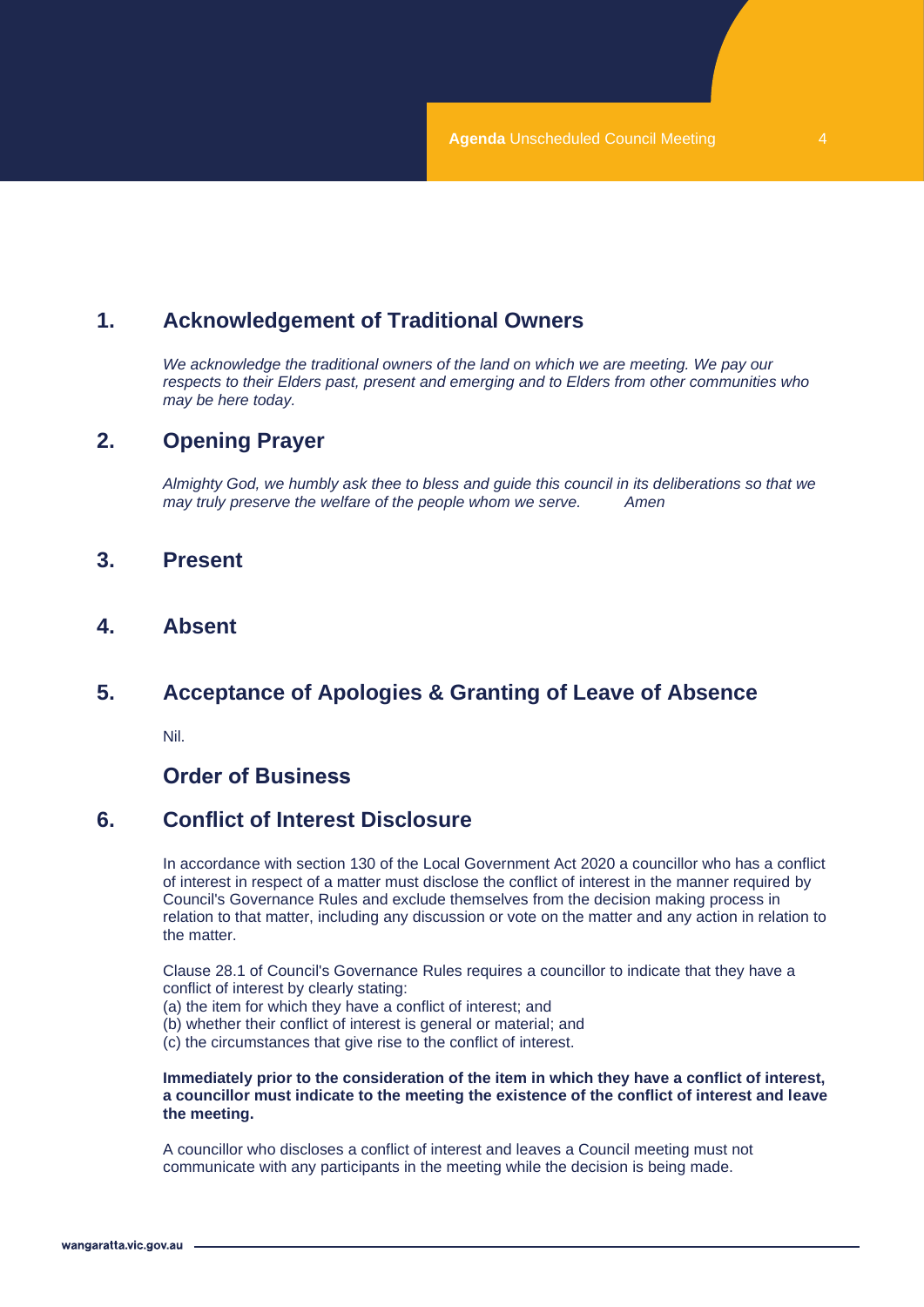# <span id="page-4-0"></span>**Presentation Of Reports**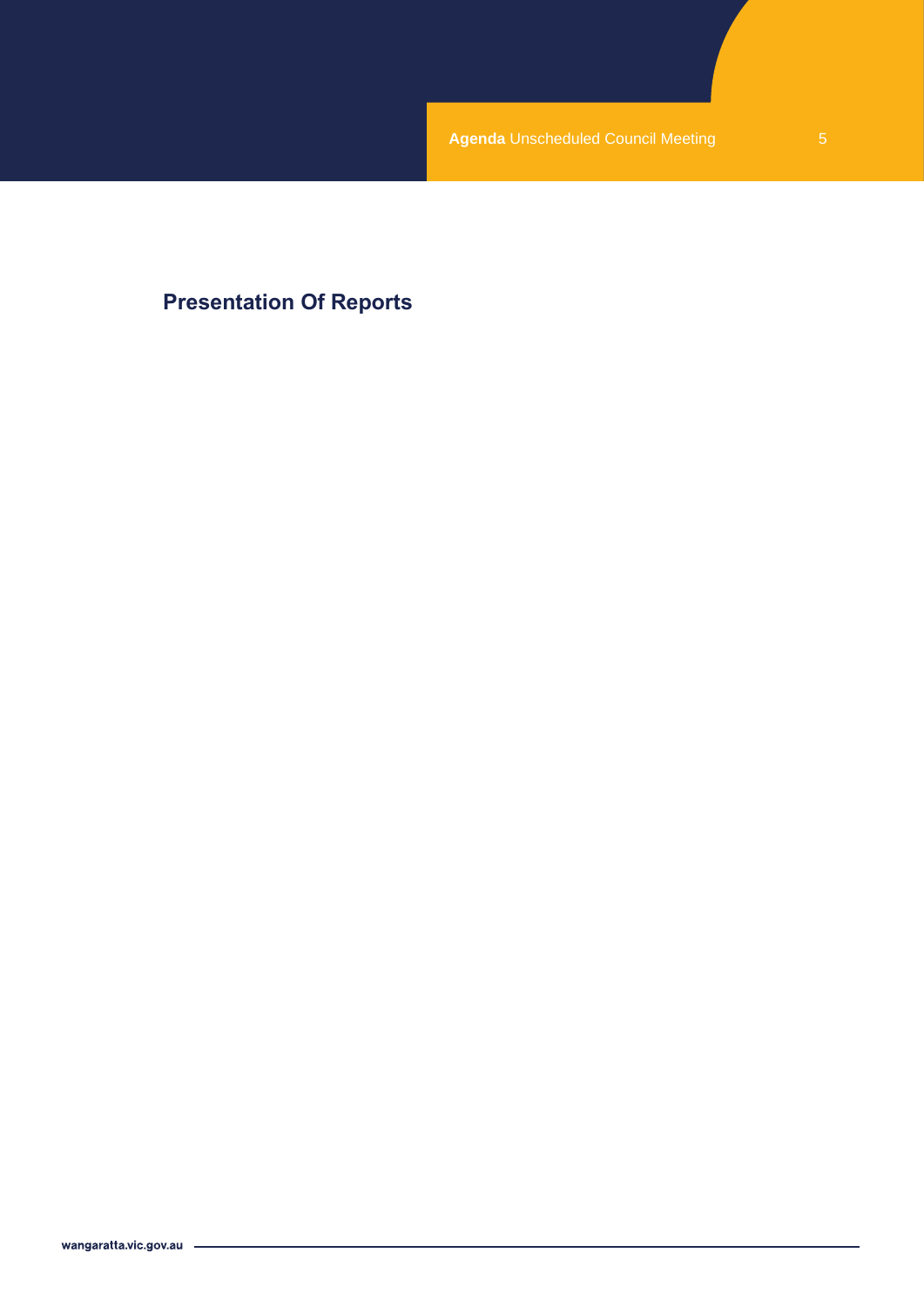# **Officers' Reports**

## <span id="page-5-2"></span><span id="page-5-1"></span><span id="page-5-0"></span>**7. Infrastructure Services**

#### **7.1 Purchase of a second hand Waste Truck**

| Meeting Type:    | Unscheduled Council Meeting                       |
|------------------|---------------------------------------------------|
| Date of Meeting: | 31 January 2022                                   |
| Author: .        | Director Infrastructure Services                  |
| File No:         | IC <sub>22/79</sub>                               |
| Presenters:      | Marcus Goonan, Director - Infrastructure Services |

No Council officers or contractors who have provided advice in relation to this report have declared a conflict of interest regarding the matter under consideration.

#### **Executive Summary**

This report is presented to Council to award the supply of a second hand waste truck and allocate funding via Budget Variation Policy for new capital projects over \$50,000.

#### **Recommendation:**

That Council:

- 1. Allocates \$288,000 excluding GST via Councils Budget Variation Policy for new capital projects from 2022/23 financial year to the purchase of second hand waste truck in 2021/22;
- 2. Awards the supply of second-hand waste truck to Blacklocks Trucks Centre;
- 3. Authorises the Chief Executive Officer to sign when available; and
- 4. Discloses the contract price.

#### **Background**

The waste fleet is ageing and needs significant maintenance requiring trucks to be removed from service. The purchase of a second hand waste truck will enable works to be completed without service interruption.

Council's Budget Variation Policy allows for new capital projects or removal/deferral of capital projects over \$50,000 to be approved by a report to Council. As there is no budget for this purchase, Council is also being asked to award the tender that would typically fall under CEO delegation.

Council waste drivers have been trailing a demonstration Isuzu vehicle that has become available for purchase with a delivery timeline of April 2022. The feedback on this vehicle was very positive.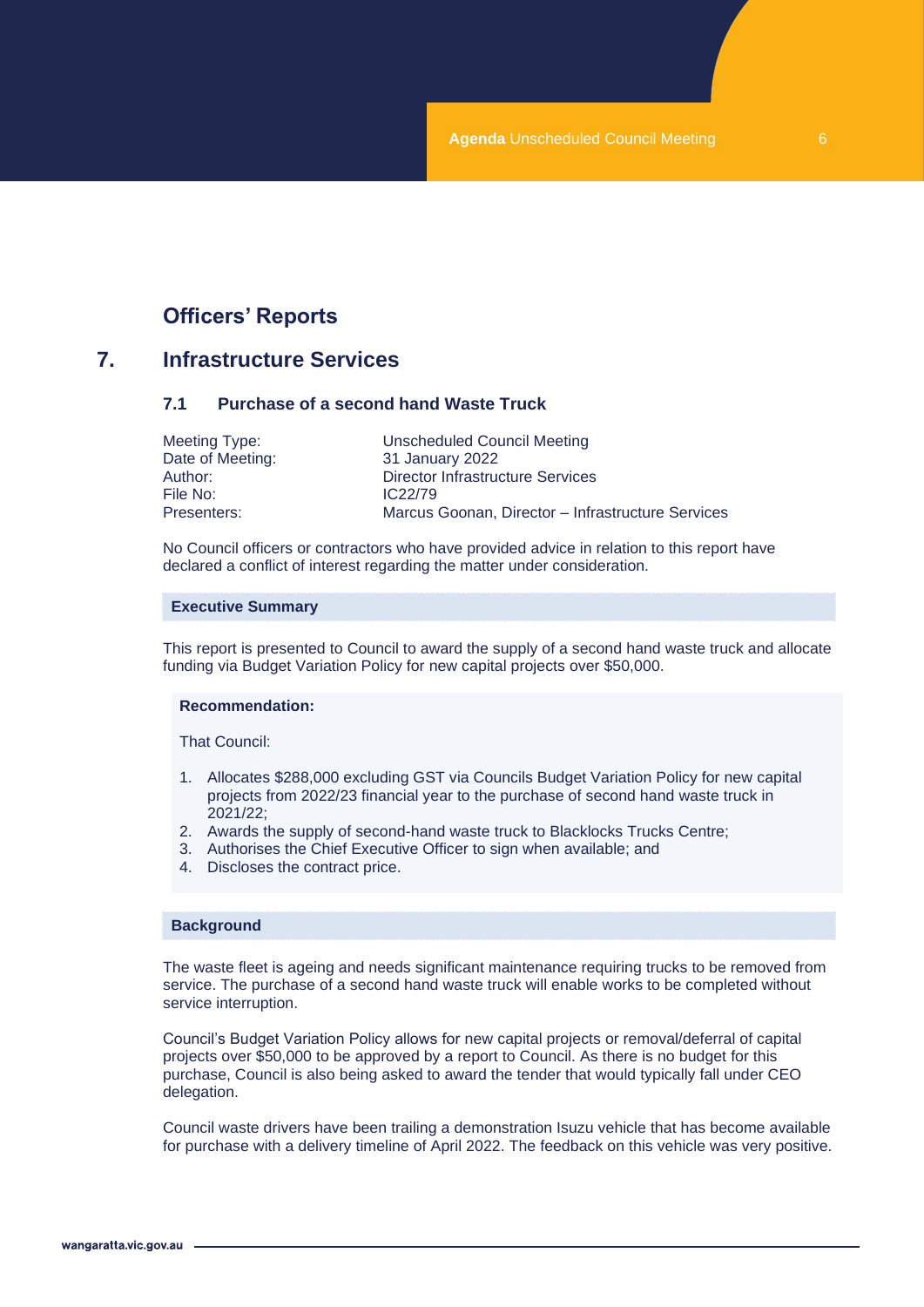Council's mechanics and drivers have checked the vehicle. Blacklocks Trucks Centre will fully service the unit before it is delivered. The unit has been well maintained and would be an asset to Council's fleet for some time.

#### **Implications**

#### **Policy Considerations**

There are no specific Council policies or strategies that relate to this report.

#### **Financial/Economic Implications**

This purchase is budgeted for in the Long-Term Financial Plan in the 2022/23 year under the plant replacement program. The funding will be allocated into the 2021/22 financial year with a matched reduction of \$288,000 in the 2022/23 year plant replacement program. There is no overall impact on Council's final 10-year position.

#### **Legal/Statutory**

There are no legal/statutory implications identified for the subject of this report.

#### **Social**

There are no social impacts identified for the subject of this report.

#### **Environmental/Sustainability Impacts**

There are no environmental/ sustainability impacts identified for this subject of this report.

#### **Strategic Links**

#### **Council Plan 2021 – 2025**

This report supports the 2021-2025 Council Plan through the following objectives and actions:

#### **1. Strengthening our Leadership**

- a. An efficient and effective Council
	- 1.2.1.3 Develop an Asset Management Plan that outlines the key elements involved in maintaining Council assets.

**Rural City of Wangaratta 2033 Community Vision** N/A

**Other strategic links** N/A

#### **Risk Management**

There are no moderate to extreme risks with this purchase.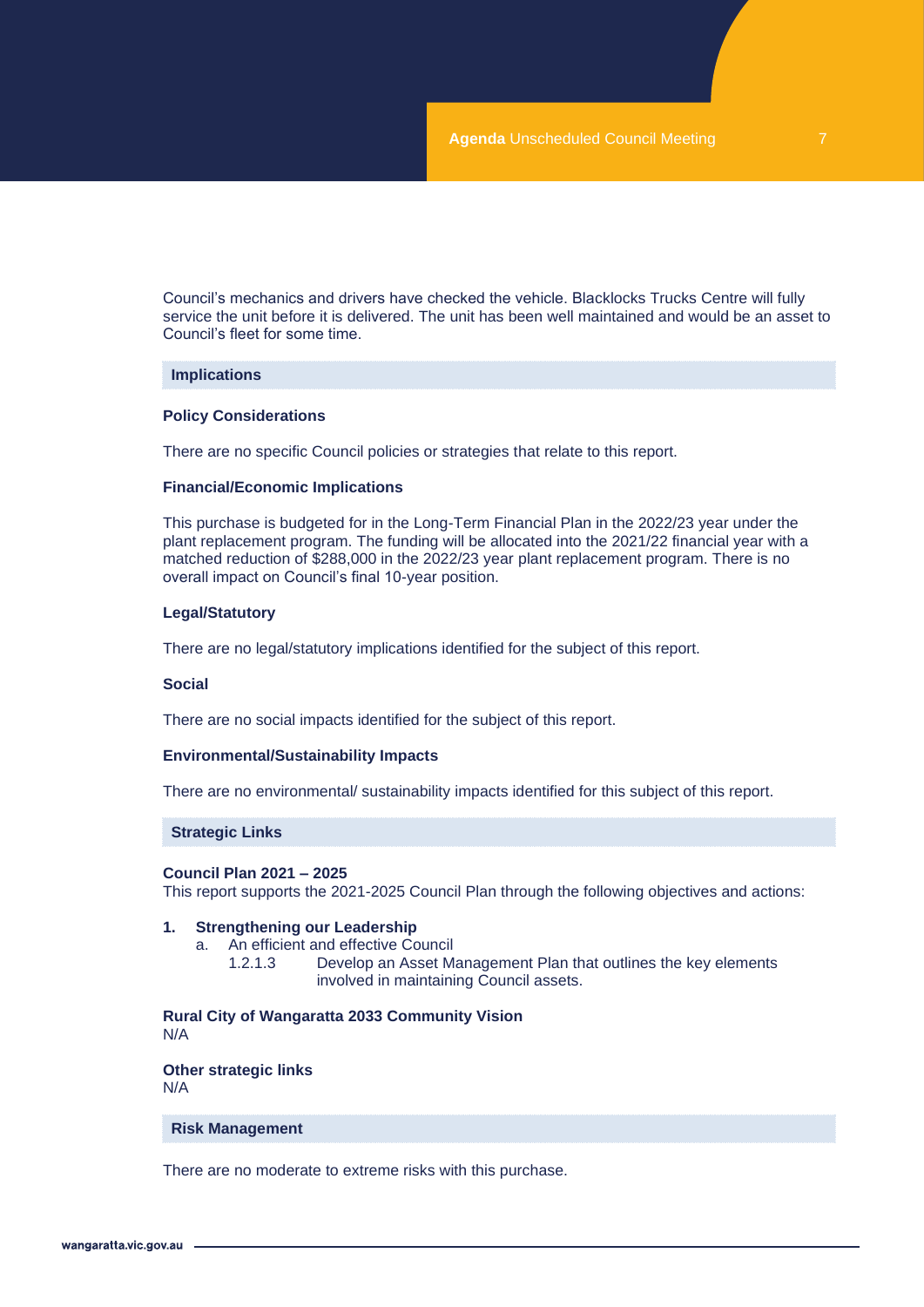#### **Consultation/Communication**

Officers believe that appropriate consultation has occurred, and the matter is now ready for Council consideration.

#### **Options for Consideration**

Alternate recommendation/s

- Transfer funding and award contract
- Not approve funding therefore not purchasing the waste truck
- Approve the funding but request officers undertake a full tender for a new waste truck.

#### **Conclusion**

A variation to Council's Procurement Policy has been approved. Pricing for the second hand waste truck is based on current market rates and the vehicle requires minimal modification. This purchase has been reviewed by all Council departments involved and is considered value for money.

#### **Attachments**

- 1 Procurement exemption application Confidential<br>2 Procurement exemption CEO approved Confider
- 2 Procurement exemption CEO approved Confidential<br>3 Second hand waste truck quote Confidential
- 3 Second hand waste truck quote Confidential<br>4 Site loader information Confidential
- Site loader information Confidential